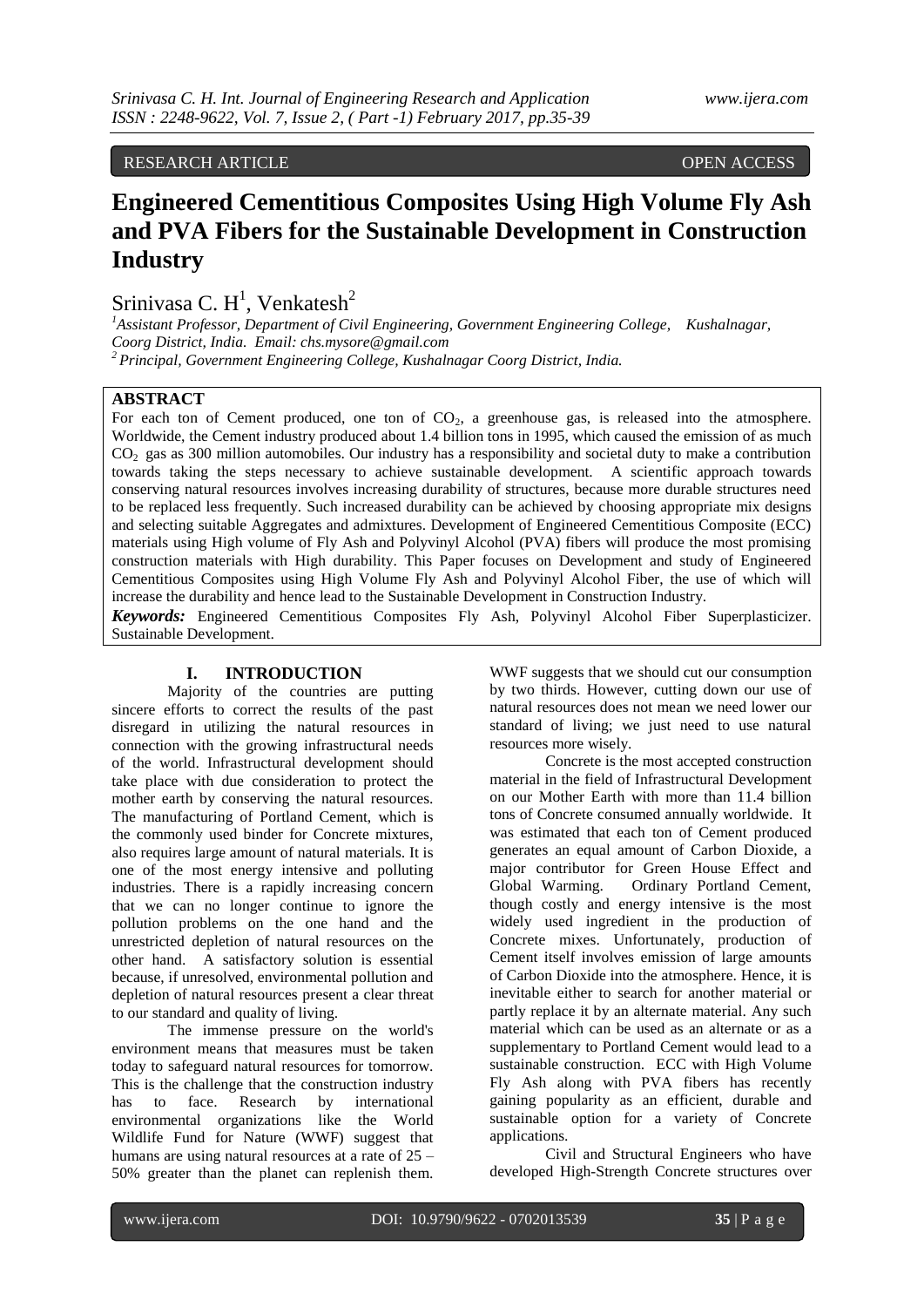the last few decades have given hopes for stronger structures. However, there is also increasing recognition that when a certain level of compressive Strength is reached, the failure of the structure will be dominated by brittle fracture in tension. This recognition has lead to an expansion of materials property development towards tensile ductility in recent years.

### **II. LITERATURE SURVEY**

Concrete is the important construction materials used worldwide. Historically, structural designers have primarily relied on Concrete to carry compressive loads. However, in real field conditions, Concrete is also subjected to tensile Stresses due to loading and environmental effects including shrinkage, chemical attacks and thermal effects. [1]

High-Strength Concrete performs well under pure compression loading. However, many structures experience Flexural and shear loading that invariably introduce tensile Stresses into the material. In dynamic loading, compressive Stress waves travelling through the thickness of a Concrete element and approaching a free surface would reflect back as a tensile wave that results in High velocity debris ejected on the back side of the structure. No amount of steel reinforcement can prevent this type of failure mode involving Concrete spalling and fragmentation since the reinforcement always require a Concrete cover. [2]

The corrosion of reinforcing bars is one of the main causes of early deterioration of Concrete structures and reduction in the service life of the structures. Recent life-cycle analyses indicate that substantial material resource consumption, primary energy use and  $CO<sub>2</sub>$  emission occur during the service life of bridge due to repeated maintenance. Reduced corrosion induced damage is expected to contribute to the development of sustainable infrastructure system. [3]

While explaining the motivations for developing Bendable Concrete, Li reveals, it was a response to many of the major concerns we face every day in the Society. The things like climate change, infrastructure is experiencing more and more loads from extreme weather conditions. The concerns about environmental sustainability is utmost important in reducing Carbon Dioxide emissions of producing Cement.

Compared with Normal Concrete, ECC uses more Cement due to the absence of Coarse Aggregate in the mixture design. High Cement content usually introduces higher hydration heat, autogenous shrinkage and cost. Moreover, the associated increase in primary energy and emission of Carbon Dioxide create a negative environmental impact. A plausible solution would be to replace a

large portion of Cement in ECC by industrial byproducts. For example, coal combustion products (Fly Ash), without sacrificing the mechanical properties in general and tensile ductility in particular. [4]

ECC represents a special kind of High<br>nnce fiber reinforced cementitious performance fiber reinforced composite featuring High tensile ductility. Unlike Concrete and conventional fiber-reinforced Concrete (FRC) which shows unloading after matrix first cracking, ECC exhibits tensile-strain hardening behaviour achieved by sequential development of matrix multiple cracking. The tensile ductility of ECC is several hundred times that of Normal Concrete and crack width in ECC is self controlled and reaches a constant value (~60µm) after 1% elongation. It has been reported that ECC has lower water permeability and lower effective chloride diffusivity in the presence of micro-cracks when compared with cracked Concrete in which the crack width is not self controlled and is usually in the range of several hundred micrometer to several millimeter. [5]

The High content of Cement in ECC is a consequence of Rheology Control for easy fiber dispersion and, more essentially, matrix toughness control for strain hardening behaviour. To achieve strain hardening matrix fracture toughness has to be limited such that the multiple cracking could occur before reaching maximum fiber bridging Stress. Large Aggregates are hence eliminated in the mixture, resulting in High Cement content compared with Normal Concrete. [6]

The Bendable Concrete has a compressive Strength similar to that of Conventional Concrete. But while Conventional Concrete has a strain capacity of 0.01%, ECC has a tensile Strength capacity of 3 to 5%, or about 300 to 500 times as much, making it far more ductile. ECC therefore acts more like a ductile metal than a brittle glass, leading to a wide variety of applications [7].

If durability and eventually sustainability are important, current construction practices and codes of practice must undergo a paradigm shift to achieve Concrete structures that have tight cracks or are crack-free in preference to High Strength [8].

One of the remarkable characteristics of PVA fiber is strong bonding with Cement matrix. A layer of  $Ca(OH)_2$  is formed round the PVA fibers. It is assumed that  $Ca^+$  and OH ions in Cement slurry are attracted by PVA fibers and makes  $Ca(OH)$ <sub>2</sub> layer. It seems reasonable to think that  $Ca(OH)$ <sub>2</sub> layer plays important role for bonding Strength [9].

The Characteristic Deformability Factor test is used to quantify the effects of particle size distribution of the fine Aggregates in ECC as outlined by Kong et.al. A standard Concrete slump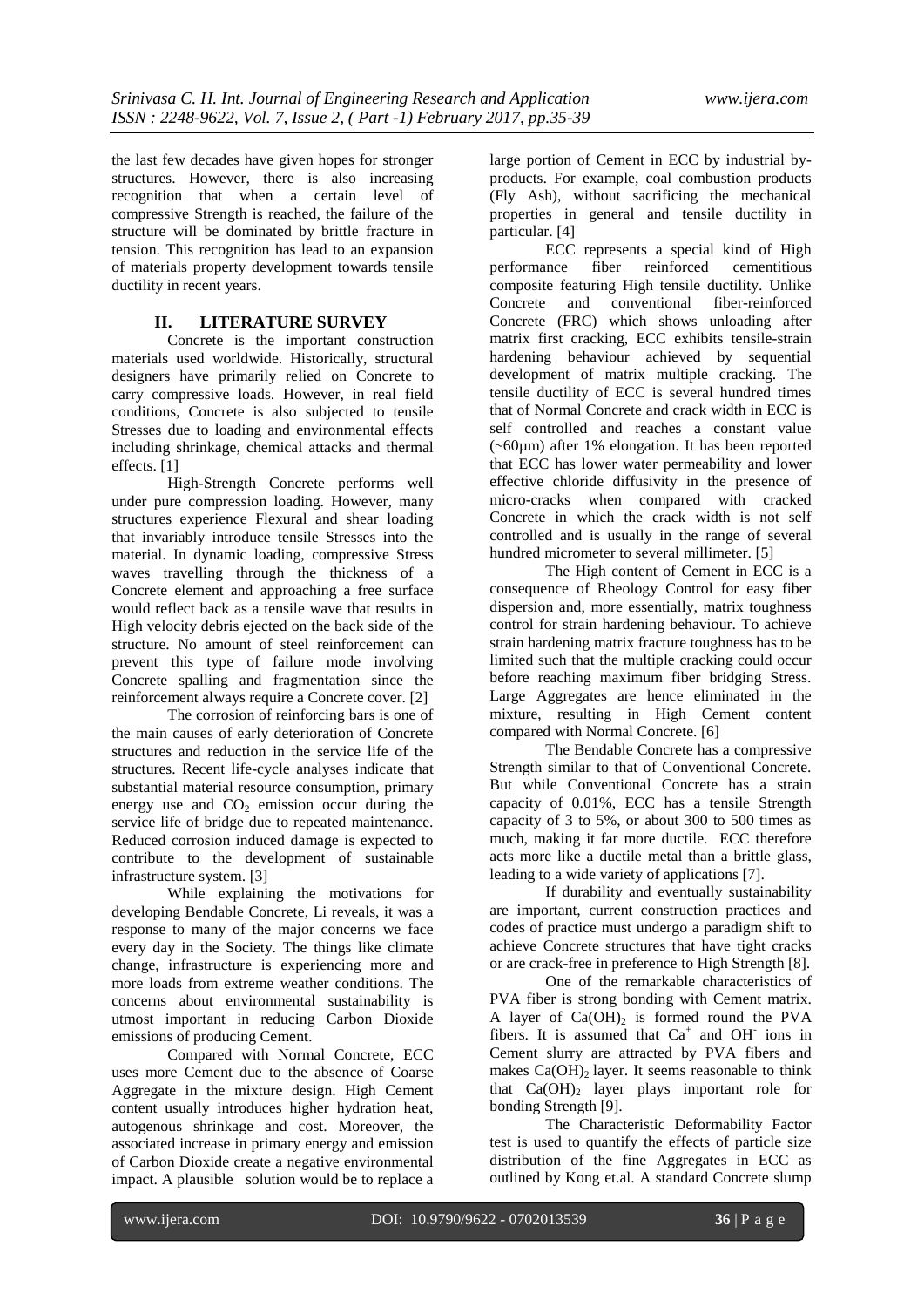cone is filled with fresh ECC and discharged onto a level Plexiglas or glass plate. Following discharge, two orthogonal diameters of the ECC "pancake" are averaged and a Characteristic Deformability Factor, denoted by  $\tau$  is calculated using

 $\tau = \frac{D_1 - D_0}{\sqrt{2}}$  $D_0$ 

Where,  $D_1$  is the average of two orthogonal "pancake" diameters, in mm and  $D_0$  is the diameter of bottom of original slump cone, in mm. [10]

## **III. METHODOLOGY**

In the world of Materials Engineering, raw ingredients are shaped into a composite material through processing. Traditionally, selection of raw ingredients is based on empiricism. In recent years, composite materials are systematically being designed. One such material is "Engineered Cementitious Composite" (ECC). Micromechanics can be a powerful tool to deliberately tailor the composite ingredients, such as fiber dimensions and surface coatings along with sand particle amount and size. In addition, knowledge of material processing and its effect on both fresh and hardened properties aid in composite design.

The Methodology has been divided in to three phases. The first Phase covers the development of ECC mixes. Second phase covers the study of fresh properties of developed mixes in the laboratory. The third phase highlights the study of hardened properties of developed mixes in the laboratory.

Mix the Cement, Fly Ash and fine Aggregate until the mixture is thoroughly blended and is of uniform color. Add 75 percent of water and 75 of percent of Superplasticizer and mix it thoroughly until the Concrete appears to be homogeneous. Add slowly the remaining water and Superplasticizer mix it and then add PVA fibers. All the constituents are meticulously mixed until the desired homogeneity and consistency is achieved.

# **IV. INGREDIENTS OF ENGINEERED CEMENTITIOUS COMPOSITES**

Bendable Concrete or ECC resembles regular Concrete but can weigh up to 40% less, consisting mostly of the same ingredients except for the Coarse Aggregates. It has small Polyvinyl Alcohol (PVA) fibers embedded within it, 8 mm long and about 39 microns in diameter, about half the thickness of a human hair. They have a nanometer-thick surface coating that allows them to slip rather than break under heavy loads. In place of Coarse Aggregates, it relies on fine sand as Coarse Aggregates disturb placement of the fibers and destroy the ductility.

*1. Cement:* The Cement used was UltraTech 53 Grade Ordinary Portland Cement. The specific Gravity of Cement is equal to 3.15 **w**ith Initial Setting Time of 55 minutes.

*2. Fine Aggregates:* 4.75 mm down locally available Sand was used conforming to IS 383- 1970 which has a Specific Gravity of 2.69.

*3. Fly Ash:* Fly Ash used was Class F and brought from Raichur Thermal Power Station (RTPS). It has a Calcium Oxide content of 6.29%.

*4. Superplasticizer:* Polycarboxylic Ether (PCE) based High Performance Superplasticizer was used. It has a Relative Density of 1.08 gm/cc

*5. Polyvinyl Alcohol Fibers:* Ultra-High Performance Fibers were used with Aspect Ratio equal to 210 and Tensile Strength of 1400 MPa.

*6. Water:* Water which is fit for drinking was used.

### **V. PROPORTIONING OF CONCRETE**

The specific or recommended guidelines are not available for the Engineered Cementitious Composites Mix Design. Hence, the Ideal Mix Proportion given in the Literature of ECC-Concrete was used in this study. Various Mix Proportions were tried keeping the Water to Binder ratio as Constant and varying the dosages of Superplasticizer. Table 1 show the ideal mix proportion used in this study. Table 2 shows notation.



**Table 1.** Mix Proportion of ECC

| <b>Symbol</b>            | <b>Definition</b>                 |  |  |  |
|--------------------------|-----------------------------------|--|--|--|
| <b>SP</b>                | Superplasticizer                  |  |  |  |
| FA/PC                    | Fly Ash to Portland Cement Ratio  |  |  |  |
| W/B                      | Water to Binder Ratio             |  |  |  |
| $PVA-0.0$                | Percentage of PVA Fiber = $0.0\%$ |  |  |  |
| <b>Table 2. Notation</b> |                                   |  |  |  |

#### **VI. CASTING**

15cm cubes were used for the purpose of determining the Compressive Strength of the various specimens. Cylindrical moulds of 15 cm diameter and length 30cm were used for the purpose of determining the Split Tensile Strength.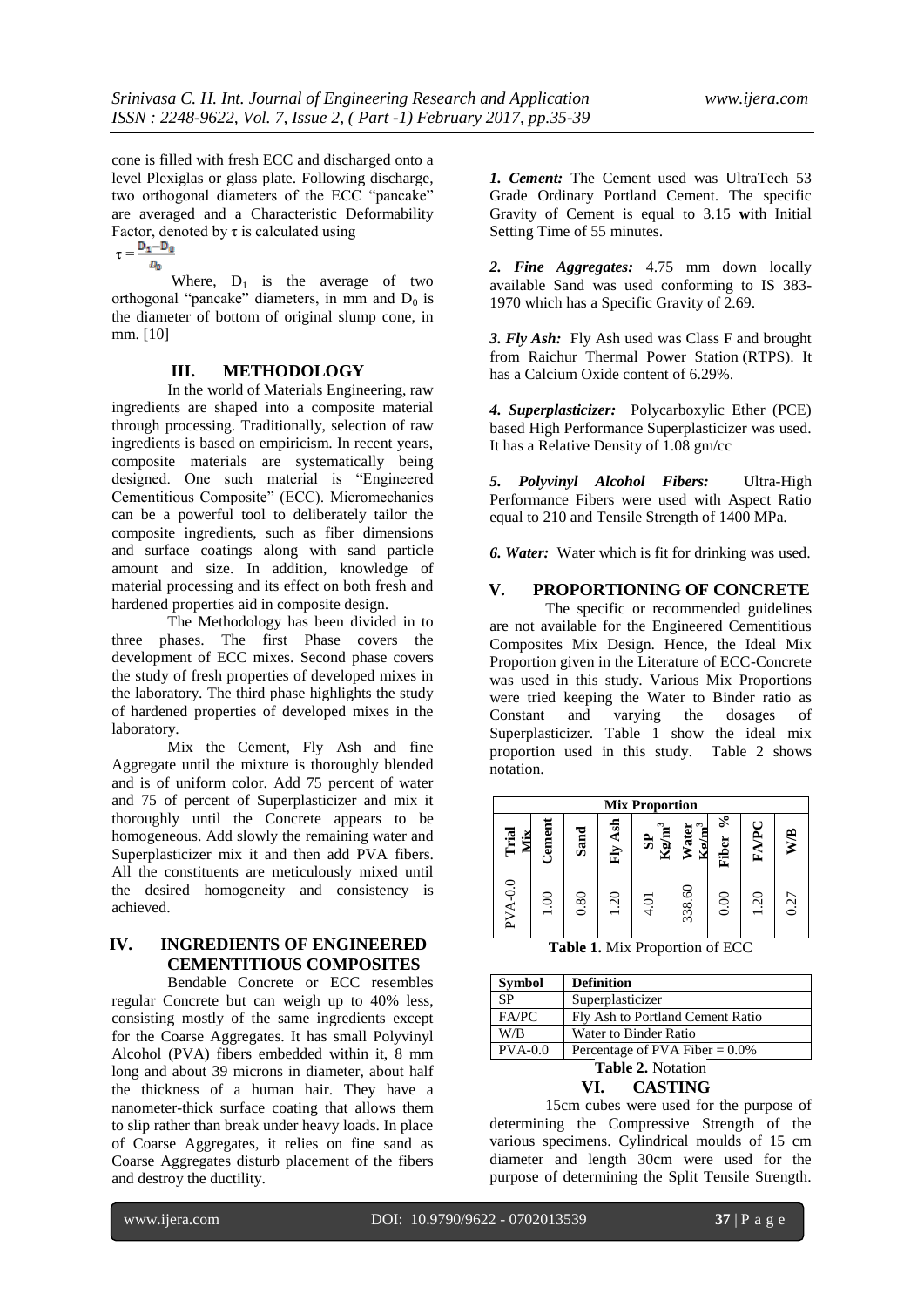For investigating Flexural Strength, moulds of 50cm x 10cm x 10cm were used. Curing and testing procedures were followed as per Indian Standards.

## **VII. TESTING OF ENGINEERED CEMENTITIOUS COMPOSITES**

To evaluate the fresh properties, tests such as Slump flow Test (T50 cm flow test) and Characteristic Deformability Factor (Γ) test have been carried out. Further, hardened properties were also studied to know the behaviour of the Specimens in Compression, Indirect Tension and Bending.











| $PVA-0.0$ | 28 | 42.22 | 4.46 | 3.33 | <b>Brittle</b> |
|-----------|----|-------|------|------|----------------|
| $PVA-1.0$ | 28 | 46.67 | 5.67 | 3.84 | <b>Ductile</b> |
| $PVA-1.5$ | 28 | 49.77 | 7.00 | 4.77 | <b>Ductile</b> |
| $PVA-2.0$ | 28 | 55.47 | 9.55 | 8.72 | <b>Ductile</b> |

**Table 3.** Hardened properties of the Engineered Cementitious Composites

#### **VIII. RESULT AND CONCLUSION**

Figures 1, 2 and 3 represent the Compressive Stress, Split Tensile Stress and Flexural Stress Graphs respectively. Hardened properties are shown in Table 3. A Compressive Strength of 55.47 Mpa, corresponding Split Tensile Strength of 9.55 Mpa and Flexural Strength of 8.72 have been obtained for a fiber volume of 2% at 28 days age, which gives Split Tensile Strength of 17.216% of its Compressive Strength compared to only 10% in case of Normal Concrete. The Flexural Strength has been increased from3.33 MPa to 8.72 MPa. The experimental investigations show that the Composite has a considerable amount of increase in tensile Strength. The increased Tensile Strength significantly minimizes the tensile cracks and prevents the ingress of harmful chemical responsible for corrosion. The Research Work suggests the need for an alternative material as far as Strength and Durability are concerned.

## **IX. SCOPE FOR FUTURE WORK**

The Strain hardening behaviour of the Concrete can be known by conducting the Uniaxial Tensile tests on Concrete specimens using Universal Testing Material (UTM). The development of micro-cracks can also be analysed using Environmental Scanning Electronic Microscope (ESEM).

#### **ACKNOWLEDGEMENT**

The Author would like to graciously thank Mr. Shatrughna Thimmappa, Columbus, Indiana, USA who has taken a lot of personal interest in procuring the indispensable PVA fibers for the Research Work. The Research work was carried out with the assistance from Raichur Thermal Power Station (RTPS), Raichur, India.

#### **REFERENCES**